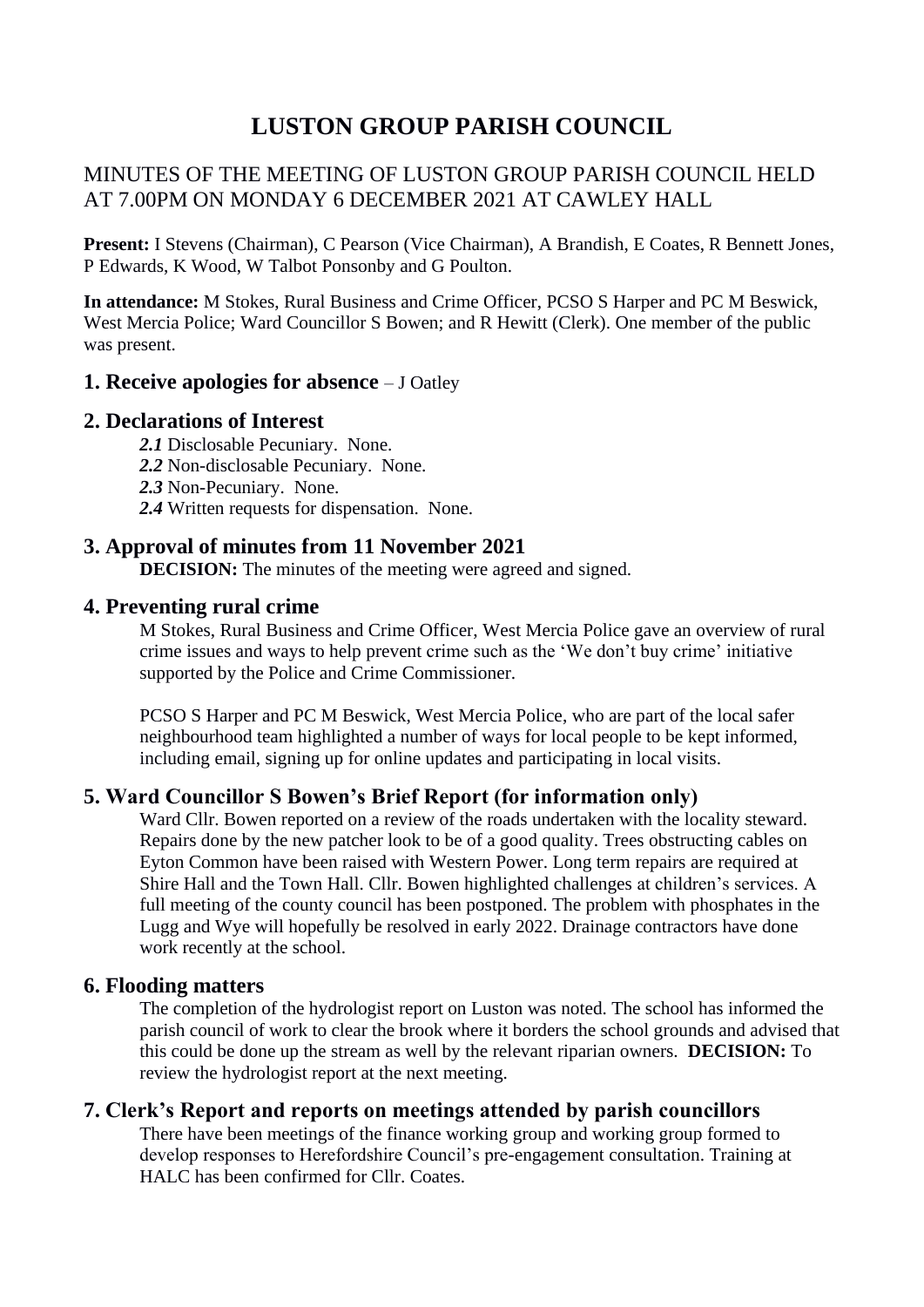#### **8. Matters raised by local residents**

A member of the public highlighted an incident at which the defibrillator maintained by Cawley Hall was used and asked who to contact to advise that the device has been deployed. Cllr. Poulton reported that a planning application with an October 2021 target determination date has yet to be decided by the planning authority.

#### **9. Planning**

*9.1* 214327 Agricultural buildings on land at the Nordan Farm, Nordan, HR6 0AJ. Proposed change of use of two agricultural building to two larger dwellinghouses (Class C3), and for building operations reasonably necessary for the conversion. **COMMENT:** The parish council supports the planning application.

*9.2* 213794 Luston Court, Eye Lane, Luston, HR6 0DU. Proposal to return the window to its original size, remove the rotted parts of the existing wall-plate with an air-dried section of oak re- connecting the two sections of the wall-plate and re-stabilising the structure.

**COMMENT:** The parish council supports the application for listed building consent. *9.3* Update on planning decisions. Herefordshire Council has granted planning permission for 213305 Folly Field.

#### **10. Highways and environmental matters**

*10.1* Sandbags and storage – The shed used for storage of sandbags at Cawley Hall has been blown down in a recent storm and the lengthsman has advised that it is beyond repair. **DECISION:** Replace the shed. Quotations to be considered at the next meeting. *10.2* Highways – Matters to bring to the attention of Balfour Beatty. **DECISION:** Potholes on Hill Road. Quotation for road name signs at Tunnel Lane off the A49. *10.3* Lengthsman and P3 footpaths. The lengthsman has filled a skip with mud and silt

scraped from the kerbed gutters. **DECISION:** Ask Balfour Beatty to check the PROW bridge towards the railway (LJ25).

# **11. Finance**

*11.1* Payments for consideration:

D C Gardening Services, lengthsman/ P3 footpaths (November 2021) – £846.00 D C Gardening Services, lengthsman/ P3 footpaths (December 2021) – £1,452.00 Community Eye, donation – £350.00 Clerk, wages, November and December 2021 HMRC, PAYE to 5 January  $2021 - \text{\textsterling}3.60$ 

*11.2* A request from the Good Neighbour Scheme for a donation to help with increased costs in support of the community was considered. **DECISION:** A donation of £500.00 was agreed.

#### **12. Herefordshire Local Plan pre-engagement consultation**

The responses to the pre-engagement questionnaire prepared by the working group were reviewed. **DECISION:** The recommended responses were supported and will be submitted to the planning authority.

#### **13. Resurfacing of Cawley Hall car park**

Consideration of the request from the Cawley Hall Committee to support the resurfacing of the car park was deferred.